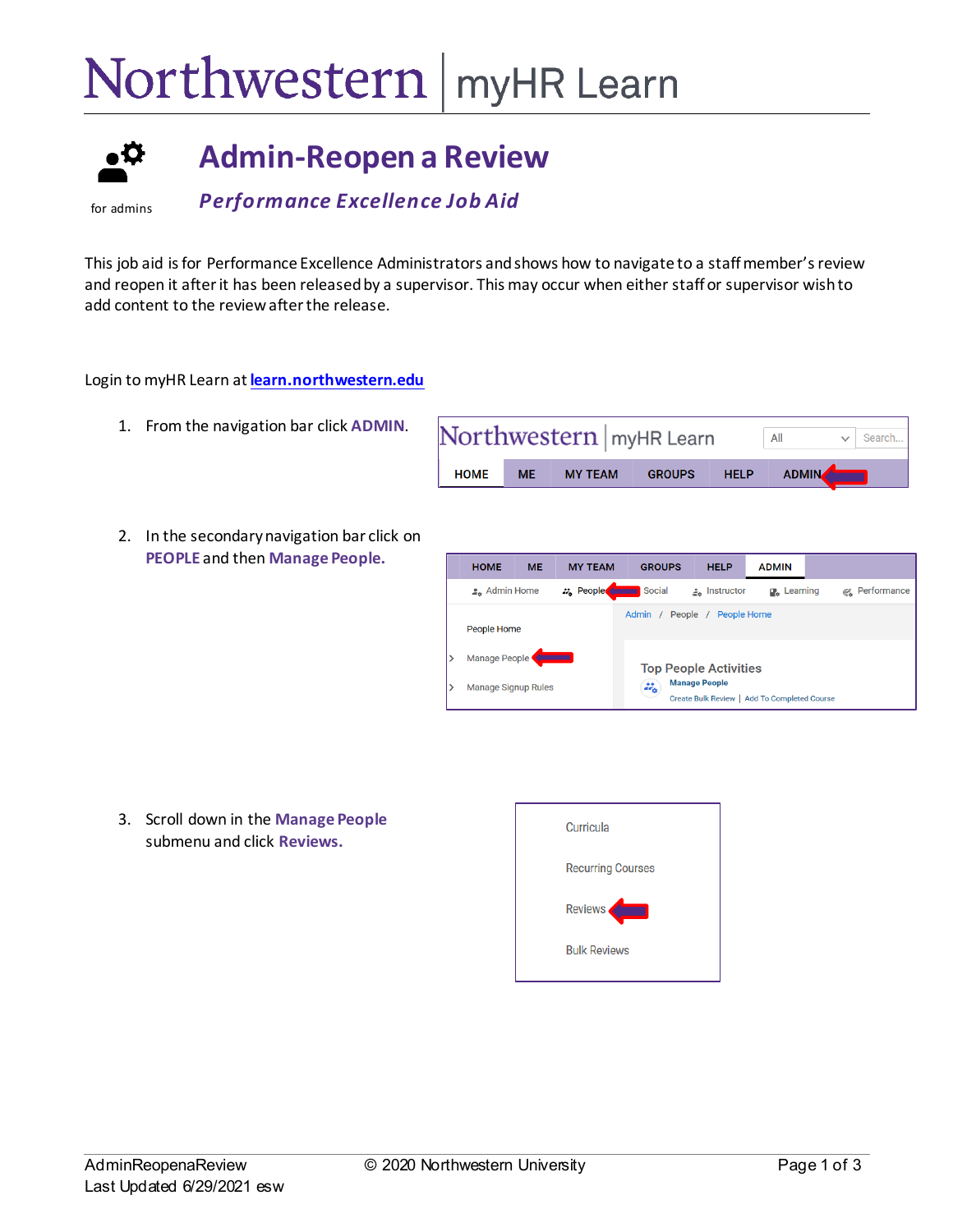- 4. From the **Search: Performance Reviews** box:
	- a. Navigate to the **Reviewee** field, type in the staff member's name or NetID and click the magnifying glass.
	- b. Select the staff member's name once it prepopulates beneath the **Reviewee** box.
	- c. Click **SEARCH.**

## Search: Performance Reviews



- 5. The staff member's performance reviews will now populate at the bottom of the **Performance Review** page.
	- d. Hover over the hyperlinked text: **Performance Year 2020-2021** to reveal a text bubble.
	- e. In the text bubble, click **View Details**.
- 6. The staff member's Review cover page will pop-up. Navigate to the upper right hand corner of the page and click on the **three dots**(ellipsis symbol) to reveal a menu.